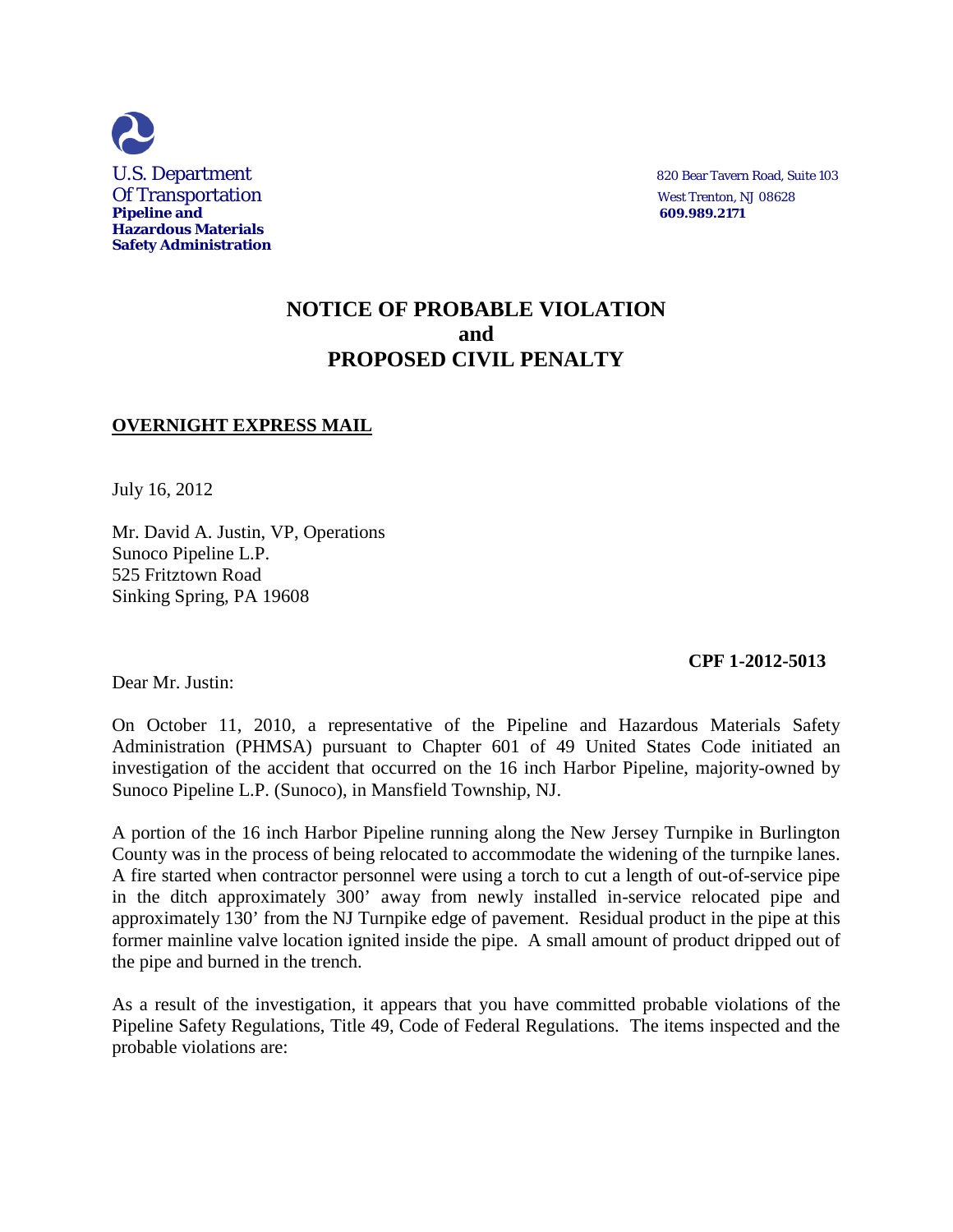**1. §195.402 Procedural manual for operations, maintenance, and emergencies.**

**(a)** *General.* **Each operator shall prepare and follow for each pipeline system a manual of written procedures for conducting normal operations and maintenance activities and handling abnormal operations and emergencies. This manual shall be reviewed at intervals not exceeding 15 months, but at least once each calendar year, and appropriate changes made as necessary to insure that the manual is effective. This manual shall be prepared before initial operations of a pipeline system commence, and appropriate parts shall be kept at locations where operations and maintenance activities are conducted.**

Sunoco failed to follow its maintenance procedure titled *Operator Qualification Procedure, OQP-361, Safe Disconnect of Pipeline Facilities*, which provides instructions for the safe disconnect and draining of a pipeline section from service, permanently.

The following are instances of Sunoco's failure to follow its procedure:

a. Paragraph 2.1. of *Safe Disconnect of Pipeline Facilities Section 2 Disconnecting by Cutting the Pipeline*, stated "[while] disconnection activities are in progress, [ensure] atmospheric monitoring indicates [no] vapors present at [all] work locations."

Sunoco's incident analysis report stated that the contactor personnel did not test for vapors on October 11, 2010. The report revealed that gas monitoring was only performed at that location two days prior to the accident. Sunoco did not provide records that demonstrated the contractor personnel monitored for vapors while performing disconnecting activity on October 11, 2010 at Mill Lane.

b. Paragraph 2.13. of Safe Disconnect of Pipeline Facilities Section 2 Disconnecting by Cutting the Pipeline, stated "[obtain] mechanical pipe cutter (i.e. cold cutter), [and cut] pipe [between] bond clamps."

On October 9, 2010, the contractor personnel used an oxy-acetylene torch to cut the flanges from the pipe. Then, on October 11, 2010, the contractor personnel used an oxy-acetylene torch to cut a section of pipe. On both of these dates, these actions were inconsistent with Sunoco's procedure.

c. Paragraph 2.10. of Safe Disconnect of Pipeline Facilities Section 2 Disconnecting by Cutting the Pipeline, stated "[ensure] pipeline segment to be disconnected has been sufficiently drained."

Records did not show that the contractor ensured that the pipe was "sufficiently drained" at any time during the disconnecting activity at Mill Lane; particularly, on October 11, 2010 when a release of liquid spilled onto the ground where the contractor personnel performed hot work. As a result, a fire occurred.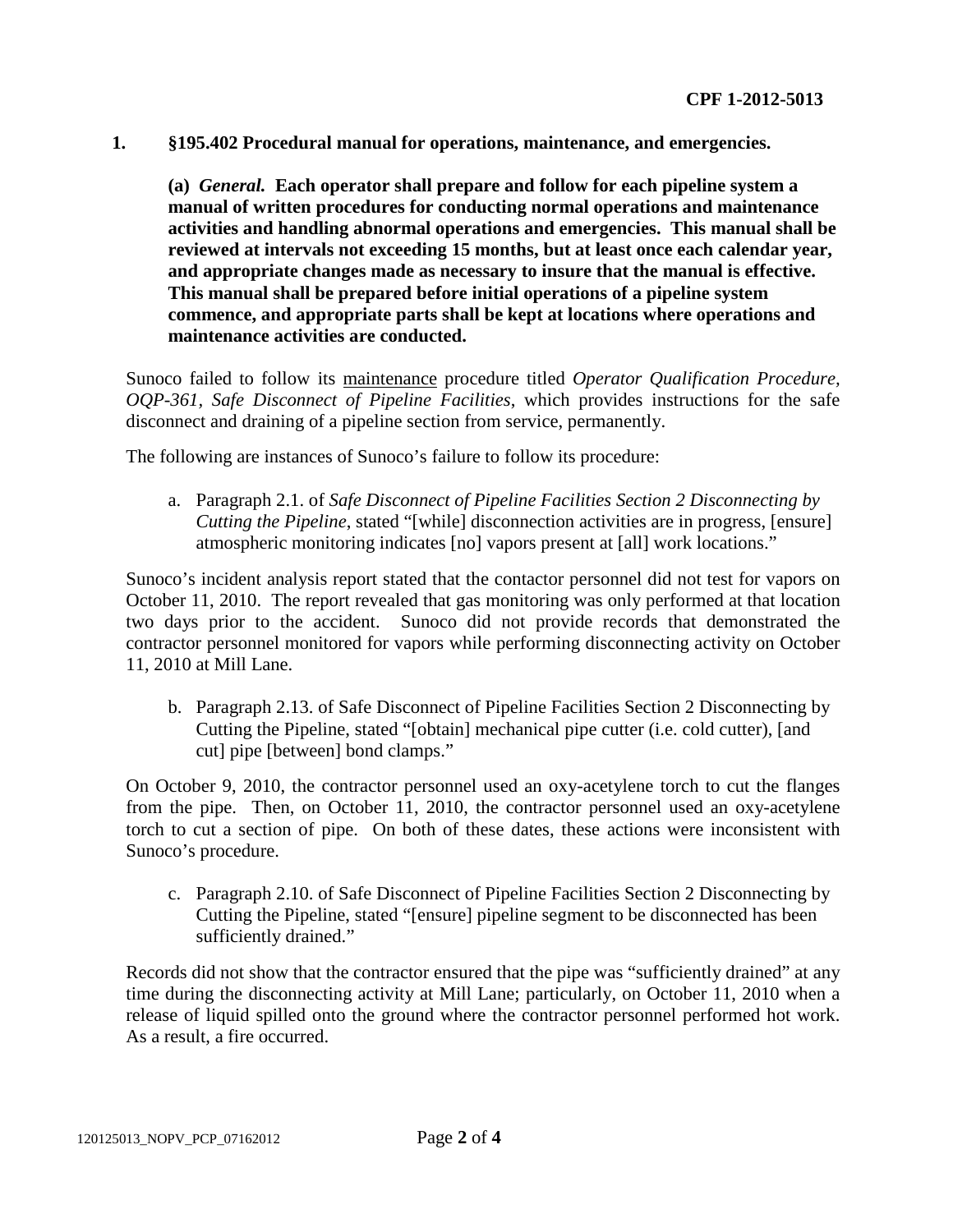# **2. §195.404 Maps and Records.**

**(a) ...**

**(c) Each operator shall maintain the following records for the periods specified; (1) ...**

**(3) A record of each inspection and test required by this subpart shall be maintained for at least 2 years or until the next inspection or test is performed, whichever is longer.**

Sunoco failed to maintain a record of gas monitoring tests that were conducted on October 9, 2010.

In accordance with Sunoco's procedure, *Operator Qualification Procedure, OQP-361, Safe Disconnect of Pipeline Facilities*, personnel must test the atmosphere for vapors continuously during disconnecting activity. On October 9, 2010, contractors were disconnecting a flange at Mill Lane. According to Sunoco, the contractors tested the atmosphere for vapors but did not document it.

Sunoco acknowledged that the tests were not recorded.

# Proposed Civil Penalty

Under 49 United States Code, § 60122, you are subject to a civil penalty not to exceed \$100,000 for each violation for each day the violation persists up to a maximum of \$1,000,000 for any related series of violations. The Compliance Officer has reviewed the circumstances and supporting documentation involved in the above probable violation and has recommended that you be preliminarily assessed a civil penalty of \$ 100,000.00 as follows:

| Item number | <b>PENALTY</b> |
|-------------|----------------|
|             | \$100,000.00   |

### Warning Items

With respect to Item 2, we have reviewed the circumstances and supporting documents involved in this case and have decided not to conduct additional enforcement action or penalty assessment proceedings at this time. We advise you to promptly correct this item. Be advised that failure to do so may result in Sunoco being subject to additional enforcement action.

### Response to this Notice

Enclosed as part of this Notice is a document entitled *Response Options for Pipeline Operators in Compliance Proceedings*. Please refer to this document and note the response options. Be advised that all material you submit in response to this enforcement action is subject to being made publicly available. If you believe that any portion of your responsive material qualifies for confidential treatment under 5 U.S.C. 552(b), along with the complete original document you must provide a second copy of the document with the portions you believe qualify for confidential treatment redacted and an explanation of why you believe the redacted information qualifies for confidential treatment under 5 U.S.C. 552(b). If you do not respond within **30** days